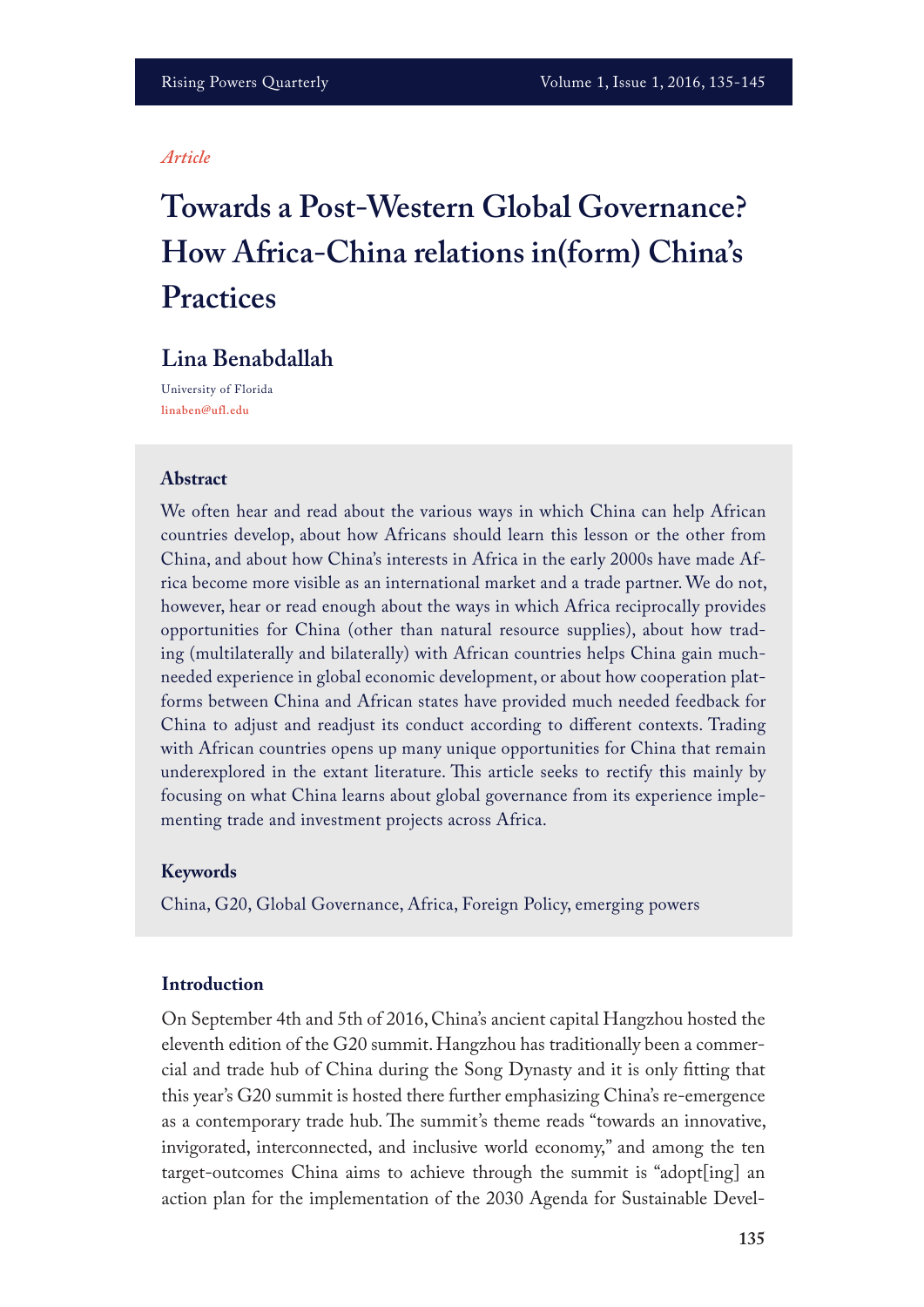opment," "deepen[ing] reform of the international fnancial architecture," and "initiating cooperation to support industrialization of Africa."1 I highlight these three particular outcomes because they symbolize China's perception of global governance in a succinct way. The first goal which is about achieving the United Nations development goals signals China's intention to pursue a continuation of existing international development goals and support of existing international order and institutions (the UN in this case). The second goal which is about deeply reforming the fnancial architecture suggests China's dissatisfaction with current fnancial institutions (IMF mainly) and intention in launching and promoting Chinese alternative fnancial institutions (namely the BRICS bank which is also known New Development Bank NDB and the Asian Infrastructure and Investment Bank AIIB, among others). These first goals, in my sense, sum up China's dual strategy vis-à-vis the current international order, support the continuation of the order by backing UN-led development initiatives while at the same time initiating alternative institutions and platforms (see Bloomfeld 2015, Clark 2014, Feng 2015, Sohn 2012). The third goal signals the importance and central role of Africa to China's global governance agenda and is the main focus of this article.

To be sure, besides the visibility that organizing and hosting as high-level event as the G20 gives to China, the summit is also an opportunity for Chinese policy makers to promote and further discuss of the role of two large scale China-led initiatives, AIIB and the New Silk Road in international development as well as China's learned expertise – from interacting with African states – with regards to international development. The question asked in this article is, what should we expect Global Governance with Chinese characteristics to look like? The argument presented is that by examining China's Africa policy and its development agenda in Africa, we can extrapolate and understand China's overall perceptions of global governance and how to go about it.

In this pursuit, this article is organized as follows. First, I provide a brief analysis of China-Africa relations – mostly from the China-Africa cooperation summit (FOCAC) given its relevance to the topic of global governance. I propose that gaining experience with FOCAC Forum has had implications on how China views its role in economic global governance through platforms such as the G20. Next, I highlight the ways in which cooperation with African states shapes China's experience with multilateral cooperation and global governance. Africa, indeed, represents an opportunity for Chinese foreign policy to both show to the international community that Beijing is committed to peace and security and to advance Chinese alternatives to the Washington Consensus. Africa is also the place where Chinese foreign policy can have bilateral as well as multilateral cooperation mechanisms which enhances China's cooperation skills. Third, I explore

**<sup>136</sup>** <sup>1</sup> http://en.chinagate.cn/2016-08/23/content\_39145247.htm accessed September 2, 2016.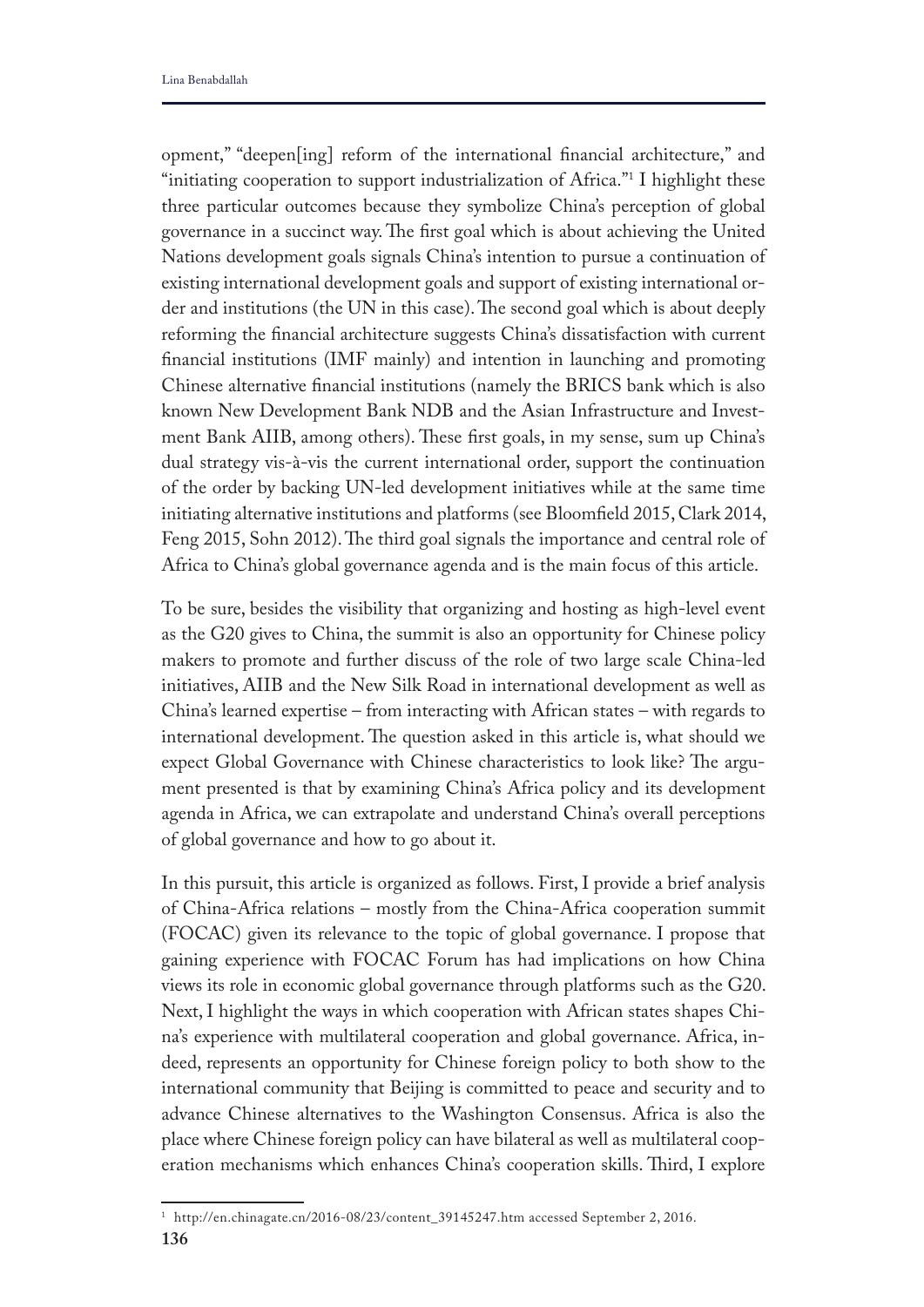the question of what global governance with Chinese characteristics might look like if we extrapolate from the context of China's Africa policy to China's global strategy. It follows that, as I explain in subsequent parts of the article, China's Africa strategy has many similarities with how the Belt and Road Initiative is set to be implemented. Based on analyzing these similarities, I highlight some salient characteristics of China's model of investment-led development such as the infrastructure for natural resources swap, the focus on investments in lieu of fungible foreign aid, and the centrality of promoting people-to-people exchanges. The article then ends with a discussion of the opportunities and challenges facing China as it takes on a more assertive leadership role in global governance.

# **Background to China-Africa trade and investment relations**

Today, China is Africa's largest partner, but it is not a new partner. Scholars have traced the frst encounter between China and the African continent to the naval expeditions of general Zheng He in 1418 (Xing and Farah 2013: 134). Fast forward to a more recent era, China-Africa's contemporary relations can be traced to the Bandung Conference which took place in the midst of waves of anti-colonial wars across Global South states (Alden and Large 2011: 28). The Bandung Conference and the non-aligned movement both difused a spirit of solidarity among Global South states as they were struggling against Western hegemonism. In the period between the 1960s and 1980s, China and African states have been mutually supportive of one another. China, under Mao, provided assistance during and after the independence wars, while African states stood with China during its bid for the United Nations Security Council (Taylor 2011: 56).

Since then, China Africa relations have changed substantially. The recent relations have become more expansive, less ideologically-motivated, more robust and also more institutionalized due to FOCAC. FOCAC which is the Forum of China Africa Cooperation was initiated in the year 2000 and convenes every three years alternating between being held in Beijing and an African capital. The Forum includes all but four African countries (which recognize Taiwan as independent of China) and since 2012 the African Union was added as a full member (Benabdallah 2015: 52). FOCAC can either be held as a conference (Ministeriallevel) or as a summit (Heads of states-level) and results in Action Plans which are implemented and evaluated over a period of three years. In the next section I examine FOCAC as a governance platform with the purpose of analyzing how Africa-China relations shape China's governance practices.

# **FOCAC as a China-Africa governance Platform**

Global governance is a capacious term which refers to formal and informal, private and public institutions (such as the UN, WB, Green Peace, etc.) which aim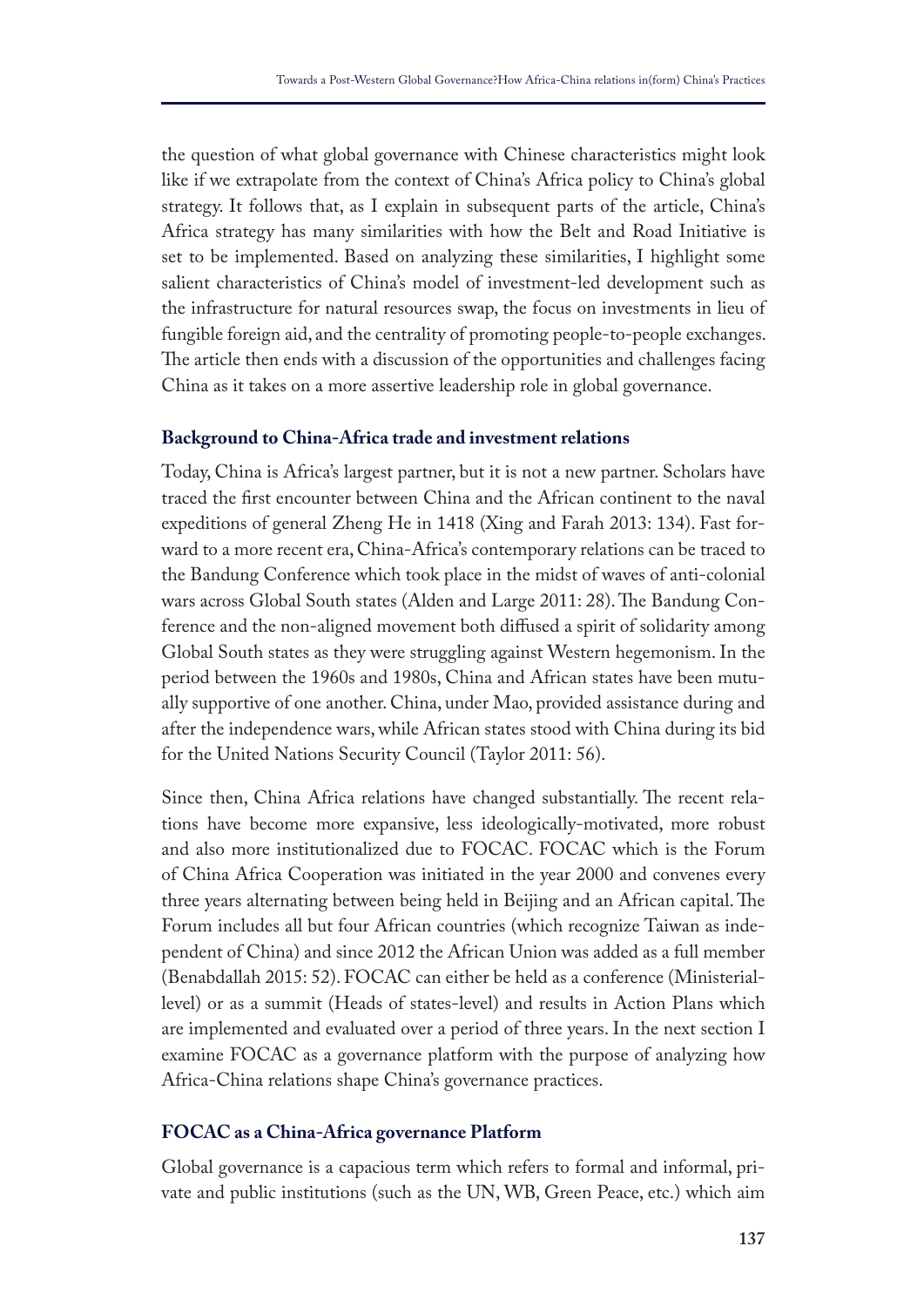at addressing issues which concern international actors and necessitate collective action to resolve (Acharya 2016, Stephen 2014: 4). Summits such as the G8 and G 20 are examples of governance platforms. In the context of China-Africa relations, the Forum for China Africa Cooperation (FOCAC) is an example of a global governance platform for Chinese policy makers and African counterparts to discuss development goals, visions, challenges, and agenda plans for the years to come.

To date, there have been six editions of FOCAC. Each FOCAC crafts China-Africa cooperation action plan for the coming three years. The agenda of each forum usually announces the disbursement of an amount of fnancial assistance which usually gets divided according to a project-based approach. For example, the latest FOCAC (held in South Africa late 2015) promised \$60 billion worth of loans, aid, funding, and other projects. This amount was double the amount announced during the ffth FOCAC meeting and by August 2016, the Chinese government announced that about 95% of FOCAC 6th total amount has been disbursed. The areas of cooperation covered under FOCAC include everything from economic, cultural, social, military, agricultural, fnancial and educational programs. FOCAC action plans also include a mix of foreign direct investment projects, foreign aid, concessional loans, etc. Some of the recurrent themes across the diferent Forum agendas include environment protection, sustainable energy extraction, wildlife conservation, terrorism, piracy, food security, heath epidemics, etc. The agenda plans usually consist of Chinese policy makers offering assistance to resolve these issues using Chinese and African expertise on the matter.

### *What FOCAC tells us about China's economic governance model*

Besides fnancial gains from the multilateral cooperation platform, China-Africa summits open up other opportunities for China's role in Global Governance. Here I focus on three main points. First, African leaders' constant loop of feedback about their cooperation with China on what works and what needs to be changed helps Chinese policy makers tweak, adapt, or change certain aspects of its investment strategy. For example, the focus on Corporate Social Responsibility (CSR), which is a commitment by companies to integrate environmental and social justice considerations in their business negotiations and plans, is something that Chinese frms are learning to implement based on their experiences in Africa (Bednarz 2013). CSR is a relatively new concept for Chinese companies and even as these companies operate domestically (in China), they do not always implement CSR (see Negusu Aklilu 2014, 34). However, because of grass root-level activism and civil society organizations in many African countries calling on foreign investors to pay attention to indigenous populations' rights, environmental justice and wildlife, Chinese state-owned as well as private frms are learning to include CSR into their operations and projects Tan-Mullins and Mohan 2012.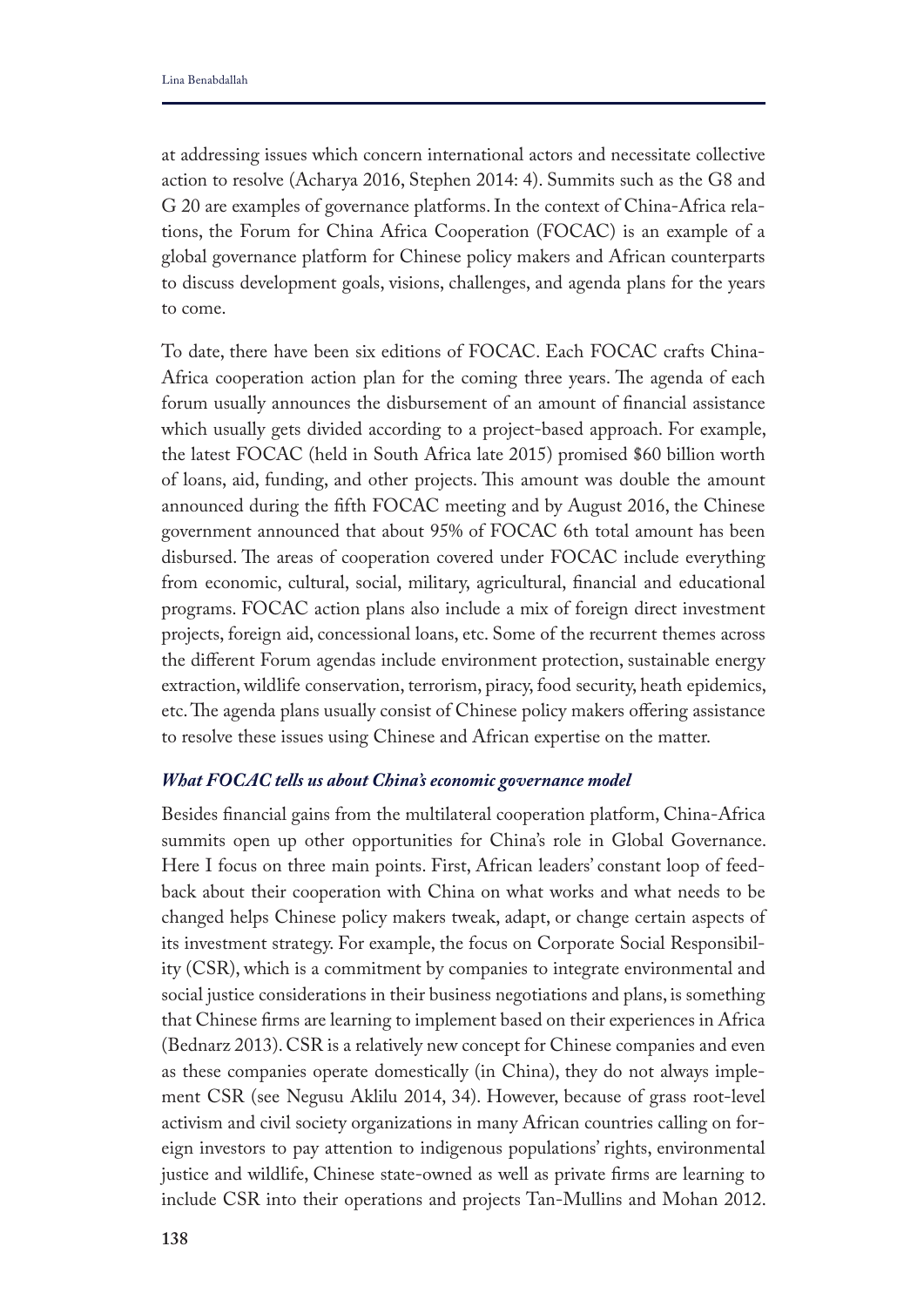Second, engaging with African states on such diverse platforms as infrastructure, cultural exchange, fghting E-bola epidemic, anti-piracy, among many other areas give Chinese peacekeepers, soldiers, development practitioners, and policy makers more international practice, builds trust, and promote China as a responsible great power. Thirdly, FOCAC-sponsored projects give an opportunity for Chinese-led development alternatives to be tested on African contexts and hence tuned/adjusted as necessary. This is perhaps the most relevant opportunity to China's role in global governance.

At this point, one might ask what exactly are Chinese-led alternatives to international development? There are many things about international development that China does diferently from the OECD or the Washington Consensus but I will briefy highlight a few of the most important defning characteristics of China's international development model or what some have coined the Beijing Consensus:

- **•** Investment-led rather than foreign-aid based development,
- **•** Resource for infrastructure swaps instead of fungible aid,
- **•** Investments (by China) in improving people-to-people bonds, and, relatedly,
- **•** A vital focus on technology transfers, investments in human resource development, and capacity building projects in order to ensure the sustainability of development projects.

# **Extrapolating from FOCAC to G20**

Even though China's global governance engagement is far more expansive beyond Africa and its summit experiences are not limited to its relations with African states, exploring the China-Africa summit suggests certain characteristics that we may expect to see as standards in China's global governance strategy. The G20 platform is an excellent opportunity for China to show its integration in the current international order, cooperate with the world's most dynamic economies on multilateral development projects. Of course if for the previous G20 summits China was a participant mostly, in this G20, China is expected to show leadership and initiative in show casing the Chinese experience with development both domestically and through its relations with African countries. During this summit and acting as the host, Chinese delegates seize the historic moment of hosting this summit for the frst time to not only discuss how the group can work with banks and other actors to advance Global Governance but also to promote China's own brand of development and share its development programs for Global South states.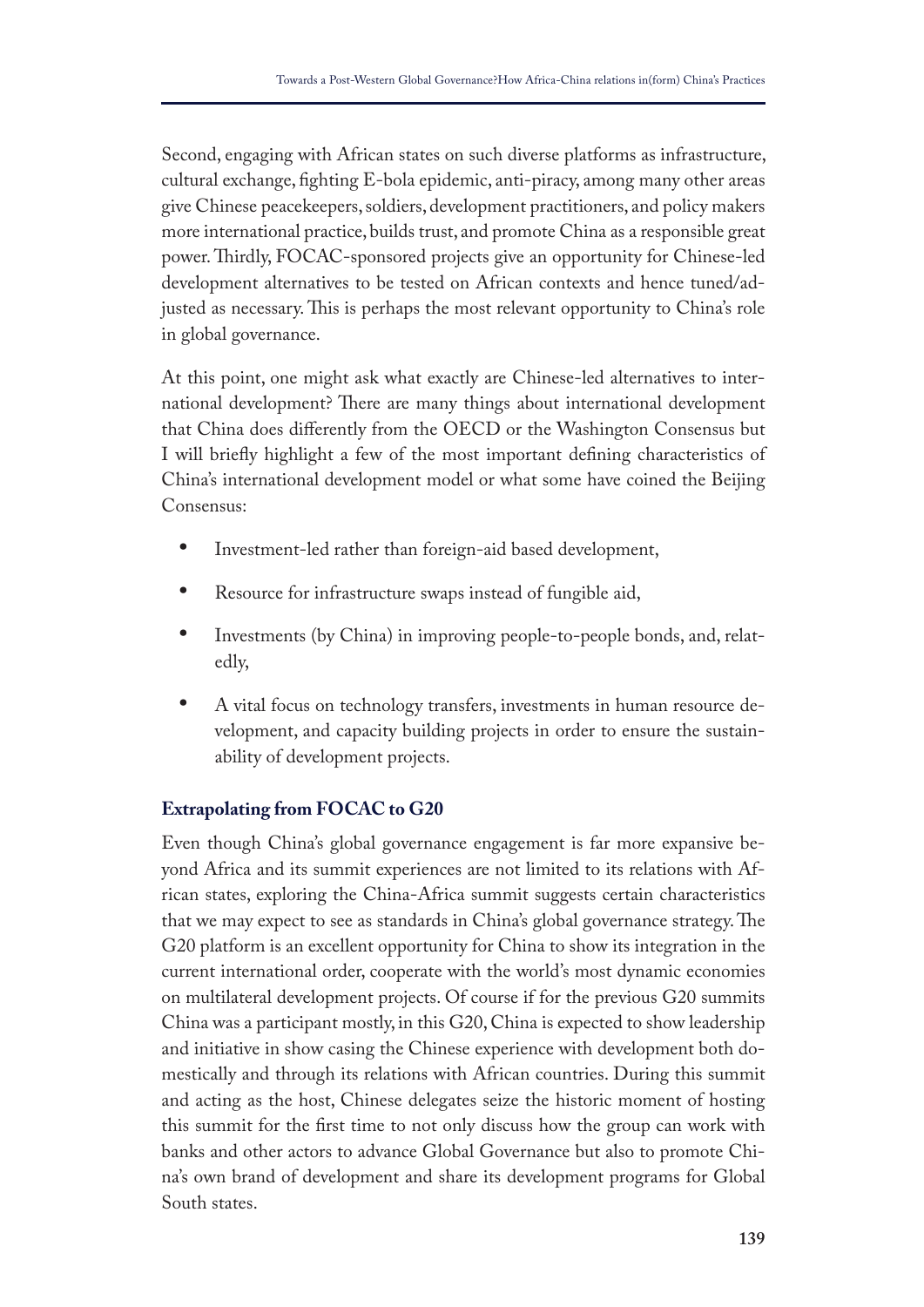China is prepared to show leadership capabilities through the establishment and launching of two major initiatives which mark Xi Jinping's presidency: The Asian Infrastructure and investment Bank (AIIB) and the One Belt One Road (BRI) Initiative. The BRI initiative is a development/infrastructure plan while AIIB is a fnancial institution that supports BRI-related projects and other independent development projects. In this section I briefy discuss how they both work to advance global governance and development with Chinese characteristics. However, before I move on to that part, I would like to highlight here that having launched BRI as well as AIIB successfully before the G20 summit suggests that China is ready to show that it can be a major player in global governance and that it can have much experience to share with other great powers on fnancial and developmental sustainability. China's readiness with these platforms suggests a new phase of China's foreign policy making which lends itself more to norm-making rather than norm-following. Whereas China is still operating within the international order that exists, through participating at G20 meetings, UN peacekeeping missions, and other fnancial institutions, it is also sending signals that it deserves a seat as a major power that is qualifed to advance its own initiatives.

Indeed, as I proposed in the introductory section, China's focus on both upholding the UNSDG and deeply reforming the international fnancial architecture suggest that Chinese foreign policy seeks to promote two things at once: change and continuity in the current international order. The G20 summit is a fitting exemplar of this dual track strategy. On the one hand China is providing support to the existing international institutions and proactively participating by hosting the summit. Yet on the other hand, China is advancing BRI and AIIB at the G20 summit as successful infrastructure and fnancial initiatives which have important lessons to share. China's call and interest in setting the agenda and writing the rules of the game is evident in selecting the official mantra for the summit to be about prioritizing "robust trade and investment." The three sub-themes which complement this mantra are "breaking a new path for growth," "more efective and efficient global economic and financial governance," and "inclusive and interconnected development." These four themes together are in line with China's foreign policy making in Africa.

# **Beyond the G20: towards a Post-Western Global Governance?**

Global governance often gets critiqued for being Western-centric and for failing to respond to the particular needs and issues that emerge with the resurgence of regional and middle-income powers (Krickovic 2015: 557-558). Indeed, global governance under the U.S. and European powers' leadership has experienced, especially due the fnancial crisis of 2008, setbacks and fatigue see (Overbreek 2010: 701). Some of the specifc shortcomings and failures include: a democratic defcit, lack of effective solutions to pressing issues such as climate change (Stevensen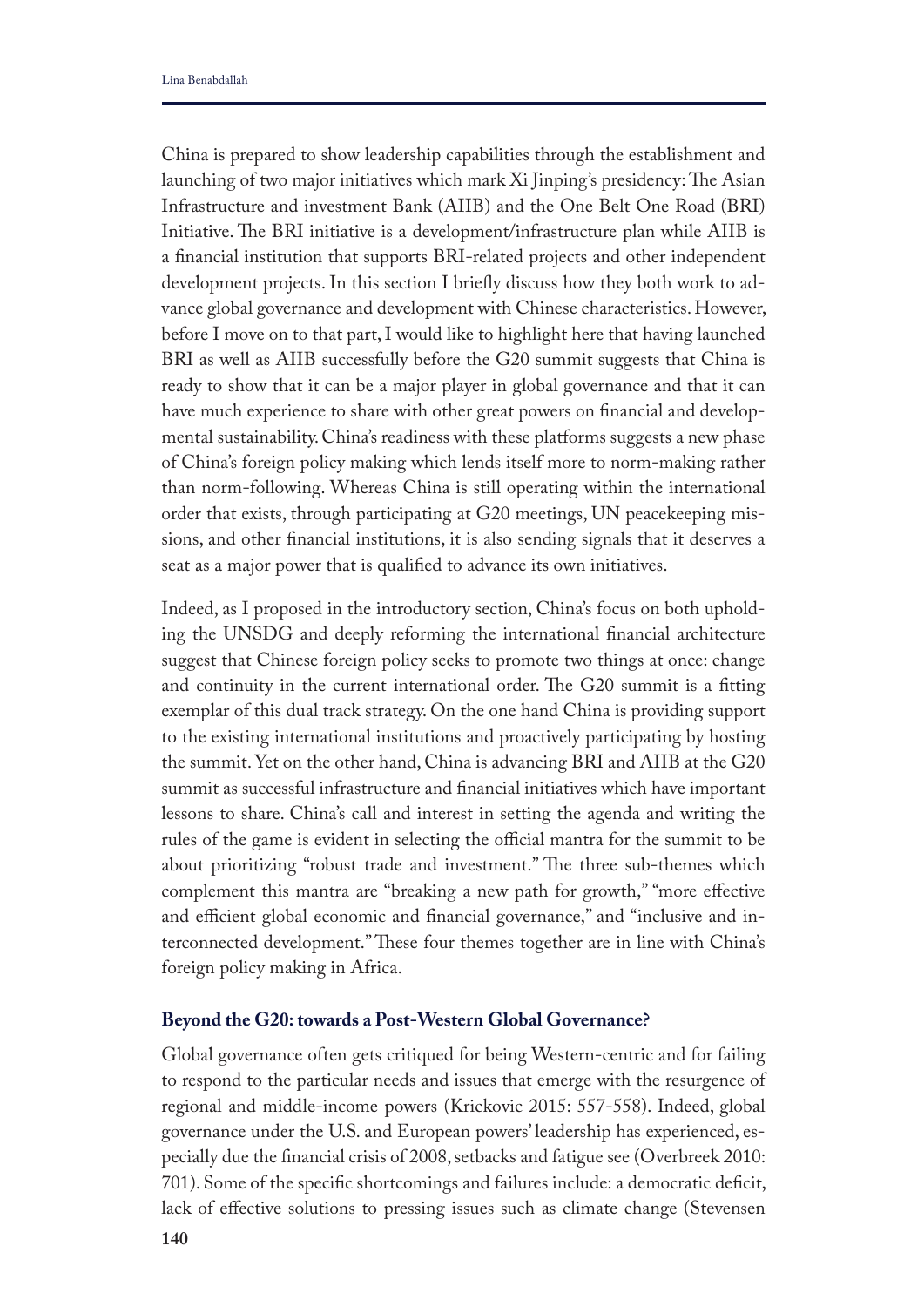2016), energy governance, fnancial stability, and unsatisfactory representation of developing countries (Dingwerth and Pattberg 2010: 702). However with platforms such as the G20 which does invite to the table many developing countries, and with China's leadership role in this latest G20 a question that begs to be asked is, what does a post-Western global governance look like? It is evident, in my sense, that if China takes on a more proactive leadership role in participating in Global Governance with platforms as inclusive and big as OBOR and AIIB, we could expect to see a diferent set of opportunities and challenges open up. I discuss these in the following sections.

First in terms of opportunities, an assertive role by China in global governance entails promoting the Beijing Consensus (the Chinese brand of development) as a viable alternative to the (Post) Washington Consensus. This might eventually lead to democratizing global governance by adding various alternatives ways of getting at the same end goals (the UN 2030 sustainable development goals). Similarly, democratizing global governance has also the advantage of reducing the risks of monopoly of global governance rule-making by a few (primarily) neoliberal, western-led institutions. Indeed, promoting a Chinese-led understanding of global governance can change the long Western-dominated global economic governance and provide a perspective from the Global South which is often the target of global governance policies.

China is uniquely well-positioned to take advantage of these opportunities and maximize on its position primarily because it has the fnancial prowess to resolve hanging global issues. Its willingness to play a more visible role on the international stage is now more than ever vital to the resolution of global trans-border issues (Abdenur 2014, Feng 2016). Additionally, China has the late-comer advantage in terms of assessing what has worked and what hasn't and further has the advantage of implementing sustainable development goals from the start of its projects rather than retrospectively work to render sustainable projects that have already been established. Relatedly, China is also strategically positioned and well-connected to both Global South states and big powers (Breslin and Liu 2016). China is part of BRICS, has strong relations and bonds of trust with several Global South leaders, while at the same time holds veto power at the UNSC and chairs exclusive club summits such as the G20. Last but not least, Chinese foreign policy's focus on people-to-people exchanges via capacity building programs and investments in human resource development projects open up unique opportunities for knowledge production and technology transfers of Chinese know-hows to diferent parts of the Global South.

# **Conclusion: Challenges Facing Chinese-Led Global Governance**

Despite the many promising opportunities that could result from a China-led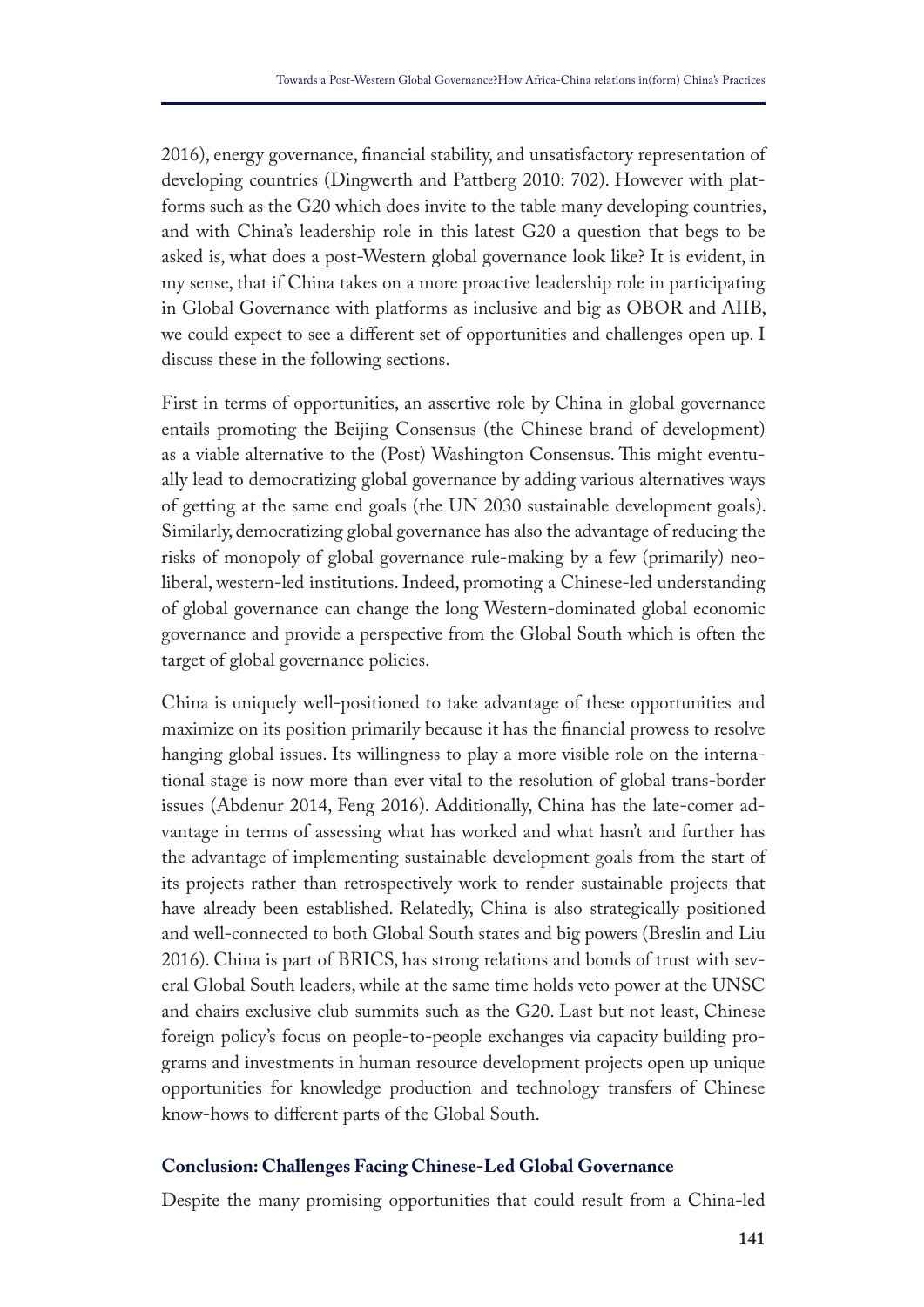Post-Western Global Governance model, there remain a few salient challenges which need to be addressed in concert with as many relevant parties (beyond the G20) as possible. I here explore three main challenges facing China's potential leadership role in global governance.

First, one of the most urgent challenges stems not from economic issues but instead from security concerns such as the rise of extremist violent organizations' threats and China's insufficient expertise in handling this (Chin and Thakur 2010). Indeed, whereas China's experience in international development and economic growth has matured signifcantly in the past two decades, its experience addressing global security challenges such as counterterrorism and CVE is very limited. A second challenge that faces China is the uncertainty of currency exchange value and decreasing oil prices. Platforms like the New Silk Road rely primarily on deals which consist of China providing infrastructure projects paid for by natural resources. The recent waves of depreciating value of natural gas and oil suggest that Chinese-built projects may in fact end up costing a lot more than the agreed-upon quantity of natural resources. Lastly, China's general reticent approach about civil society, NGOs, and advocacy groups can be problematic (Benabdallah 2015.) IR scholars increasingly argue for the need to pool the "wisdom of the great" when trying to anticipate potential issues or craft responses to emerging problems. Civil society is an important member of the stakeholders in global governance decision-making, policy crafting, as well implementation. Chinese foreign policy has yet to fnd ways to incorporate civil society organizations.

Overall, China's vital role in the success of global governance platforms in achieving UNSDG and promoting international development initiatives is without doubt. China's unique positionality as a "great power" as well as a "developing country" allows it room for maneuvering and negotiating on both sides of the table. Yet at the same time, this article showed how China learns quite a signifcant amount from interacting with African states, receiving input from them about Chinese-implemented projects, and gaining international-level experience while sending Chinese experts across the African continent.

# **Bio**

Lina Benabdallah is completing a doctoral degree in International Relations at the department of Political Science of the University of Florida. Her scholarly interests include foreign policy conducts of rising powers and post-Western IR. Her dissertation examines Beijing's investments in human resource development and capacity building programs in Africa. It seeks to understand in what ways, besides economic leverage, China builds and difuses power in its relations with Global South states.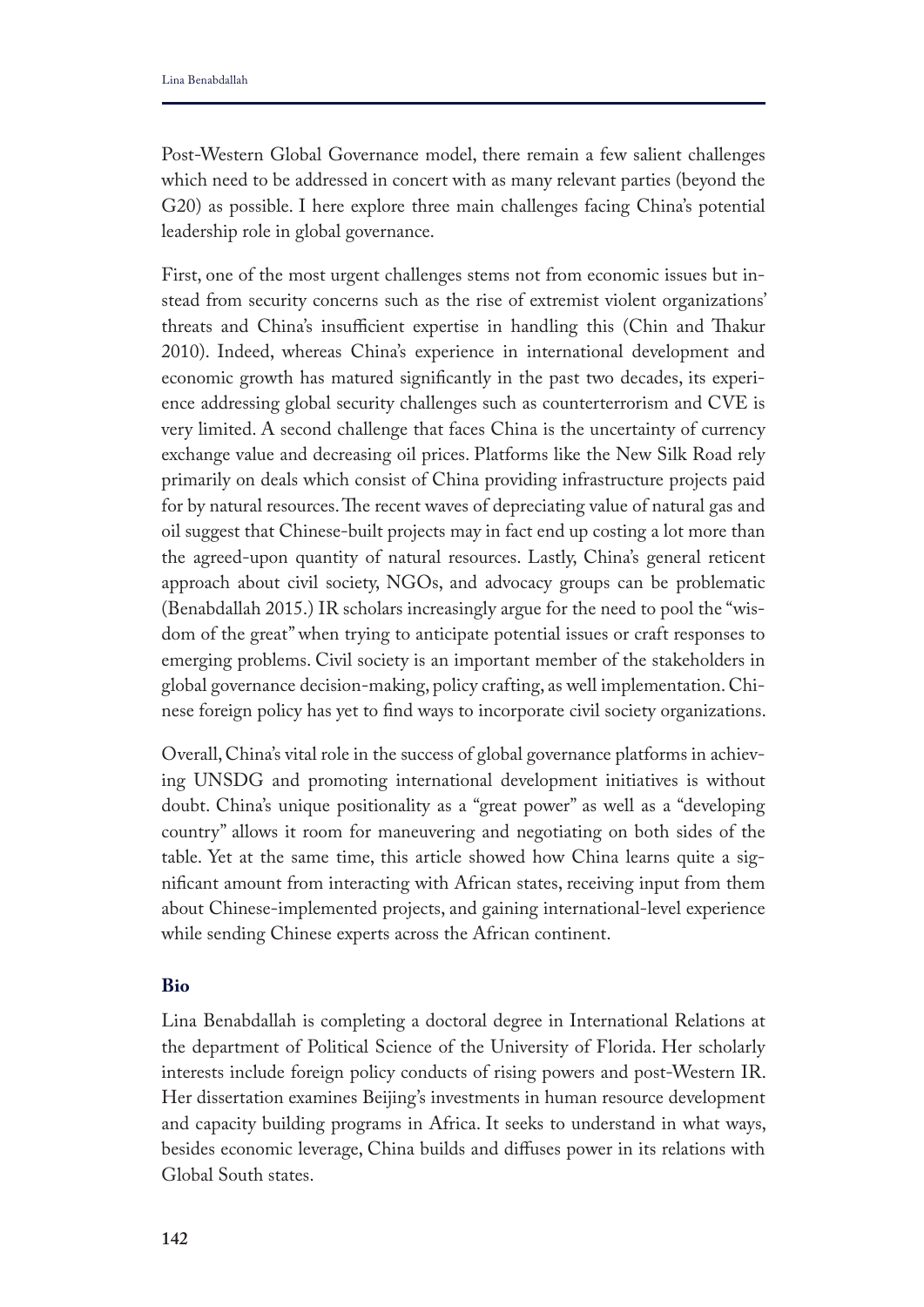## **References**

- Abdenur, A 2014 'Emerging powers as normative agents: Brazil and China within the UN development system.' Third World Quarterly vol. 35, no. 10, pp. 1876-1893.
- Acharya, A 2016, Why Govern? Rethinking Demand and Progress in Global Governance, Cambridge University Press, England.
- Aklilu, N 'Greening Africa-China Relations: African Agents Punching Below their Weight?' Journal of China and International Relations, vol. 26, no. 42 pp. 26-48.
- Alden, C & Large, D 2011, 'China's Exceptionalism and the Challenges of Delivering Diference in Africa', Journal of Contemporary China, vol. 20, no. 68, pp. 21–38.
- Bednarz, L 2013, 'Chinese Corporate CSR in Africa, Sino-Africa', Available at http://www.sinoafrica.org/en/node/2275.
- Benabdallah, L 'AU-China Peace and Security Cooperation: RECs, CSOs, and Think Tanks for the Win.' African East-Asian Affairs Journal no. 1, pp. 50-75.
- Bloomfeld, A 2015, 'Norm antipreneurs and theorizing resistance to normative change', Review of International Studies, vol. 42, no. 2, pp. 310-333.
- Chin, G & Thakur, R 2010, 'Will China Change the Rules of Global Order?' The Washington Quarterly, vol. 33, no. 4, pp. 119-138.
- Clark, I 2014, 'International Society and China: The Power of Norms and the Norms of Power.' The Chinese Journal of International Politics vol.7, no. 3, pp. 315–340.
- Feng, Z 2016, 'China as a Global Force.' Asia and the Pacifc Policy Studies vol. 3, no. 1 pp. 120–128.
- Fung, C 2015, 'Global South Solidarity? China, Regional Organizations, and Intervention in the Libyan and Syrian Civil Wars', Third World Quarterly, vol. 37, no. 1 pp, 33-50.
- Krickovic, A 2015, '"All Politics Is Regional": Emerging Powers and the Regionalization of Global Governance', Global Governance, Vol. 21, No. 4, pp. 557-577.
- Large, D 2009, 'China's Sudan engagement: changing Northern and Southern political trajectories in peace and war.' China Quarterly vol. 199, no. 4, pp. 610-26.
- Overbeek, H, Dingwerth, K, Pattberg P, & Compagnon D, 'Forum: Global Governance: Decline or Maturation of an Academic Concept?', International Studies Review vol. 12, no. 4, pp. 696–719.